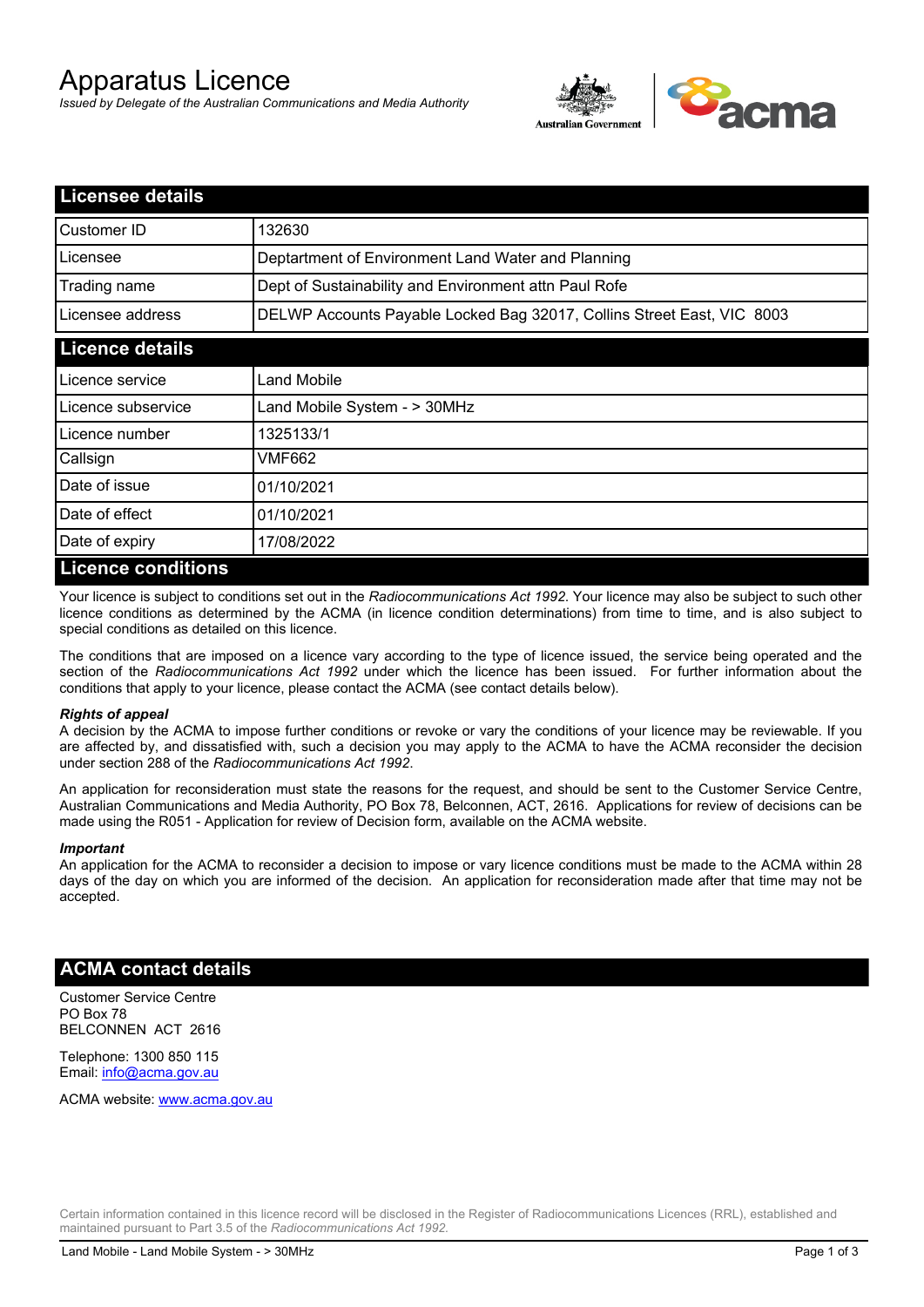# **Advisory Notes applying to licence no.: 1325133/1**

Conditions applicable to the operation of Land Mobile System station(s) authorised under this licence can be found in the Radiocommunications Licence Conditions (Apparatus Licence) Determination and the Radiocommunications Licence Conditions (Land Mobile Licence) Determination. Copies of these determinations are available from the ACMA and from the ACMA home page (www.acma.gov.au).